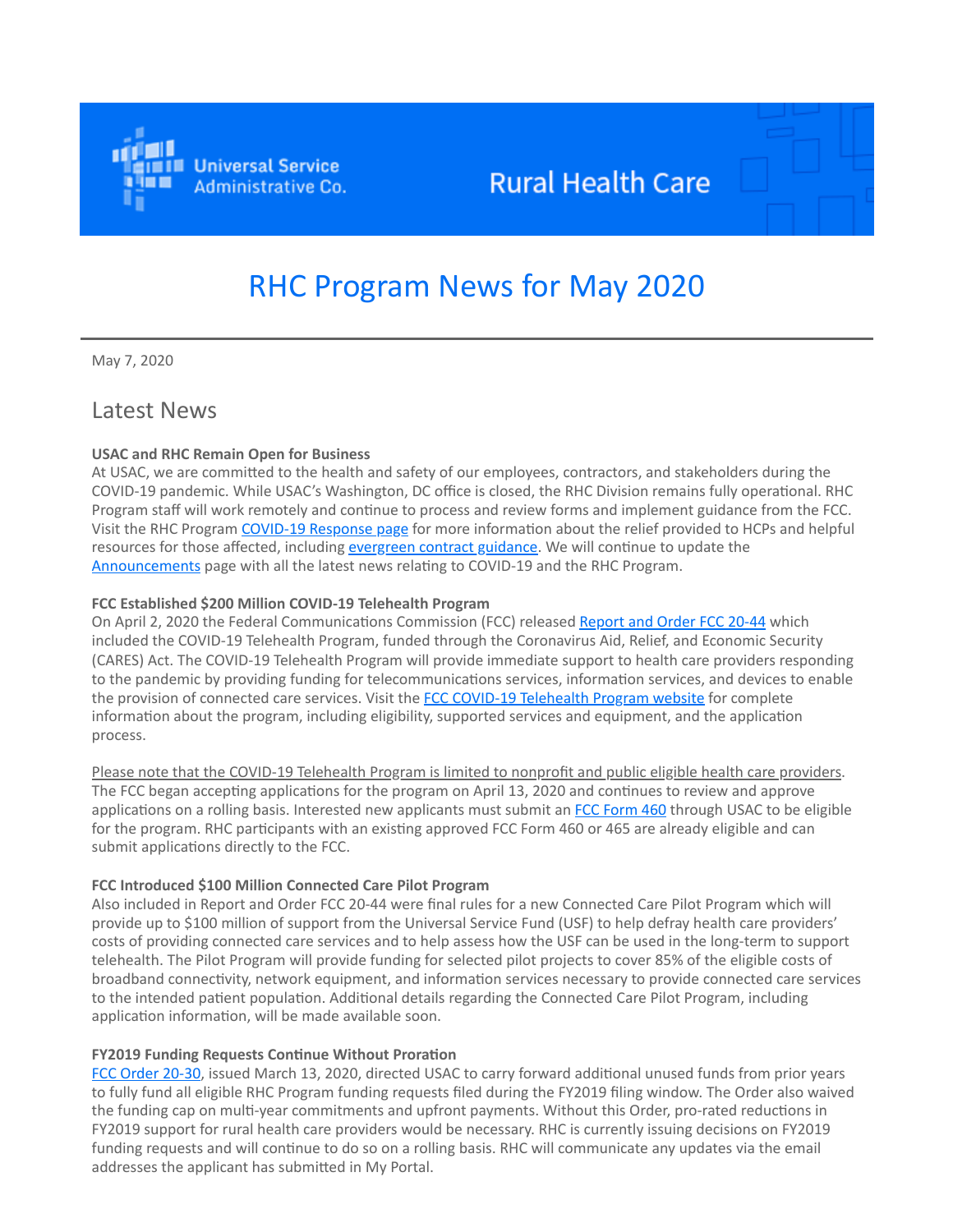#### **FY2020 Filing Window Extended to June 30, 2020 due to COVID-19**

In order to minimize potential disruptions caused by COVID-19, the FCC released Order DA 20-345, directing USAC to extend the FY2020 filing window to June 30, 2020. This means that you must submit your funding requests (FCC [Forms 462](https://click.outreach.usac.org/?qs=50f9d72730a0592dac14ddff00fbef00bdbd78a85325282bf3dc0319d935d89a7fb0be57512ff4384b80c18e8d6d89bd273945d7c1643a5d) or [466](https://click.outreach.usac.org/?qs=50f9d72730a0592dd0a38601546d946bea4bdf1cb0a184f235d859c8bdf2e6bba792549bd145ad00c401bade9ab4f8928ae9da6ac570d7df)) by 11:59 p.m. ET June 30, 2020. We highly encourage you to submit your application forms as early as possible in the filing window. See below for helpful resources:

- Funding Request Webinars: [HCF Program, Telecom Program](https://click.outreach.usac.org/?qs=50f9d72730a0592dc32c917b17305d436977e5e5eec4fa22d608ec128c0e67e60dc065e91609a1a0a9ea49f89c2af7a280b46bab0580ae3f)
- [Funding Request Summary](https://click.outreach.usac.org/?qs=50f9d72730a0592da7e427368a5b53bd0ca1de65bcf60b5e0f9119e896d34039387a432f5eb1dfc995eb5a3feaac4dade14e60bf474165f1)
- [FY2020 Recommended Submission Dates](https://click.outreach.usac.org/?qs=50f9d72730a0592d2c2be546c9915273ee0a5bd05f7a49da5a583de83d9883497ce36b715606e245ba5ac48d40bb3d7d03c36be9cc9a0a2f)
- [Information for FY2019 Applicants Applying in FY2020](https://click.outreach.usac.org/?qs=50f9d72730a0592d354b4548d693451b92d6913ccab6d5cf691c33a3e70eca589ead5fa1ee033df6355fd2c9347bd0dac42c87b8022300be)
- [Urban and Rural Rate Information](https://click.outreach.usac.org/?qs=50f9d72730a0592da73e3d35e9a1829f864e57e3d65826fd139a9b4bcf5eac05a49d8a8f4312ac15449ce9a768d884e223e57b9321f62186) (Telecom Program only)

#### **New for FY2020**

Starting on February 1, for FY2020, several new rules adopted in [FCC Report and Order 19-78](https://click.outreach.usac.org/?qs=50f9d72730a0592df7b1a9c3ae89079198a6fc0c7fb0316bd84c7b727e7c3f7bb1c0e346ca4f2cd7ba919c7e8e53405f4b12471a7127c6e6) became effective, including: elimination of the grace period for the consortia majority rural rule, gift rule, elimination of limitation on support for satellite services, and revised and harmonized funding request certifications. [Read more](https://click.outreach.usac.org/?qs=50f9d72730a0592d5d5a2e8ed1adc4629ed06b2f9c93425fd4fd1fa15e8c6ed8cbe33fa70599c3ba3b1adfdaa659329298e462461705f99c) and download the [Report and Order 19-78 Tip Sheet](https://click.outreach.usac.org/?qs=50f9d72730a0592d8b7ece29aa93d2fc6505d3dabe813dd4672cd5f9507027e03185cb14032f9220e6292925a3fa4c2348d1bf0ef8d21423).

#### **FCC Releases Supply Chain Order and Mandatory Service Provider Survey**

On January 3, 2020, the FCC's [Supply Chain Order,](https://click.outreach.usac.org/?qs=50f9d72730a0592d6bea5ad5520647d0256c3e3304d95114180dd708d2cfcc8a65e867f2a704aa4bae50a296d05547349704833423dc2314) became effective. The Order adopts a new rule that no universal service support may be used to purchase, obtain, maintain, improve, modify, or otherwise support any equipment or services produced or provided by companies that pose a national security threat to the integrity of communications networks or the communications supply chain. The FCC has initially designated Huawei Technologies Company and ZTE Corporation as companies covered by this Order.

The Order requires all USF program service providers that are designated Eligible Telecommunication Carriers (ETCs) to complete a survey identifying whether their networks contain equipment or services from Huawei and/or ZTE by May 22, 2020. Other USF program participants can [complete the survey](https://click.outreach.usac.org/?qs=50f9d72730a0592daebd9518445668438302638f1b618da00dd774c4a3e51e25151f42fe86f7034ef2aa86ae1949c9e31426a4d790b9022e) on a voluntary basis. USAC will share additional information about this Order as it is available.

#### **Urban and Rural Rate Database Feedback Opportunity**

RHC is currently accepting feedback on urban and rural rates. RHC will consider this feedback as it develops the urban and rural databases that will be used beginning with competitive bidding for FY2021. As per FCC Report and Order 19-78, RHC will determine the median urban and rural rates for eligible services and publish these rates in publicly available databases. To assist in this process, service providers "are encouraged to bring their available urban and rural rate data to [RHC's] attention."

[Interested in providing your feedback on urban and rural rates database? Feel free to email RHC-](mailto:RHC-Assist@usac.org?subject=)Assist@usac.org with the subject line "Urban and Rural Rate Database Feedback."

## Important Reminders

#### **Telecom FCC Form 467 Revisions**

Please remember to carefully review your Funding Commitment Letter (FCL) and Telecom Healthcare Support Schedule (HSS) prior to beginning the invoicing process. If there is an error or you have any questions about the information on the HSS, email [RHC-Assist@usac.org](mailto:RHC-Assist@usac.org?subject=) with the FRN number in the subject line. As a reminder, if services were delayed or not turned on it is the responsibility of the HCP to submit a request for a FCC Form 467 revision.

#### Need Help? Contact Us!

[For questions about the Rural Health Care Program, call](mailto:RHC-Assist@usac.org?subject=) the RHC Help Desk Call at 800-453-1546 or email RHC-Assist@usac.org.

The information contained in this electronic communication and any attachments and links to websites are intended for the exclusive use of the addressee(s) and may contain confidential or privileged information. If you are not the intended recipient, or the person responsible for delivering this communication to the intended recipient, be advised you have received this communication in error and that any use,